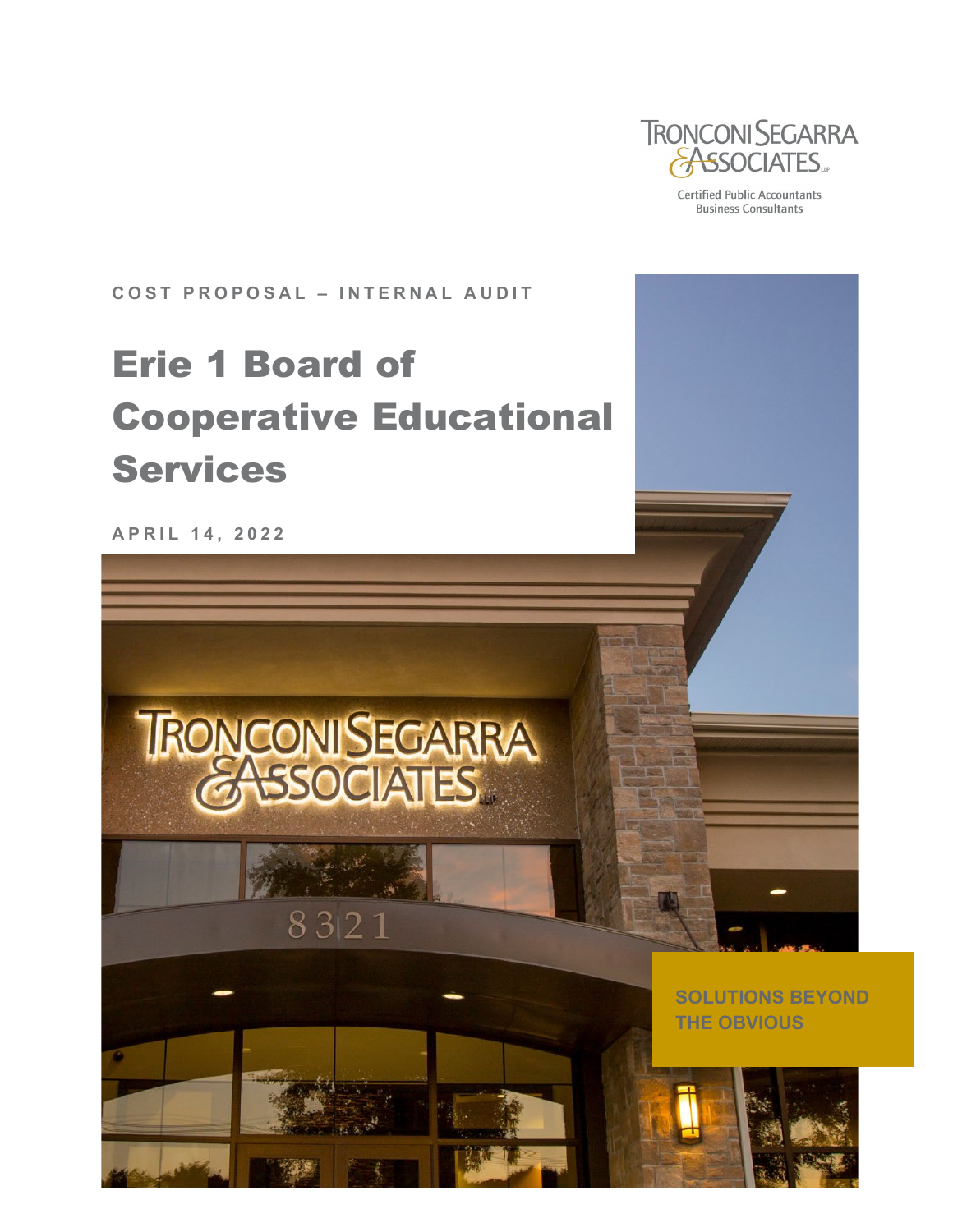# **Cost Proposal Table of Contents**

- **2** Name of proposer
- **2** Certification
- **2** Total, all-inclusive maximum price
- **9** Cost for a minimum of 10 days of service
- **9** Hourly rate for consultation and testing of internal control procedures
- **9** Anticipated rates by partner, specialist and supervisory staff
- **9** Out-of-pocket expenses
- **9** Rates for additional professional services
- **9** Method of payment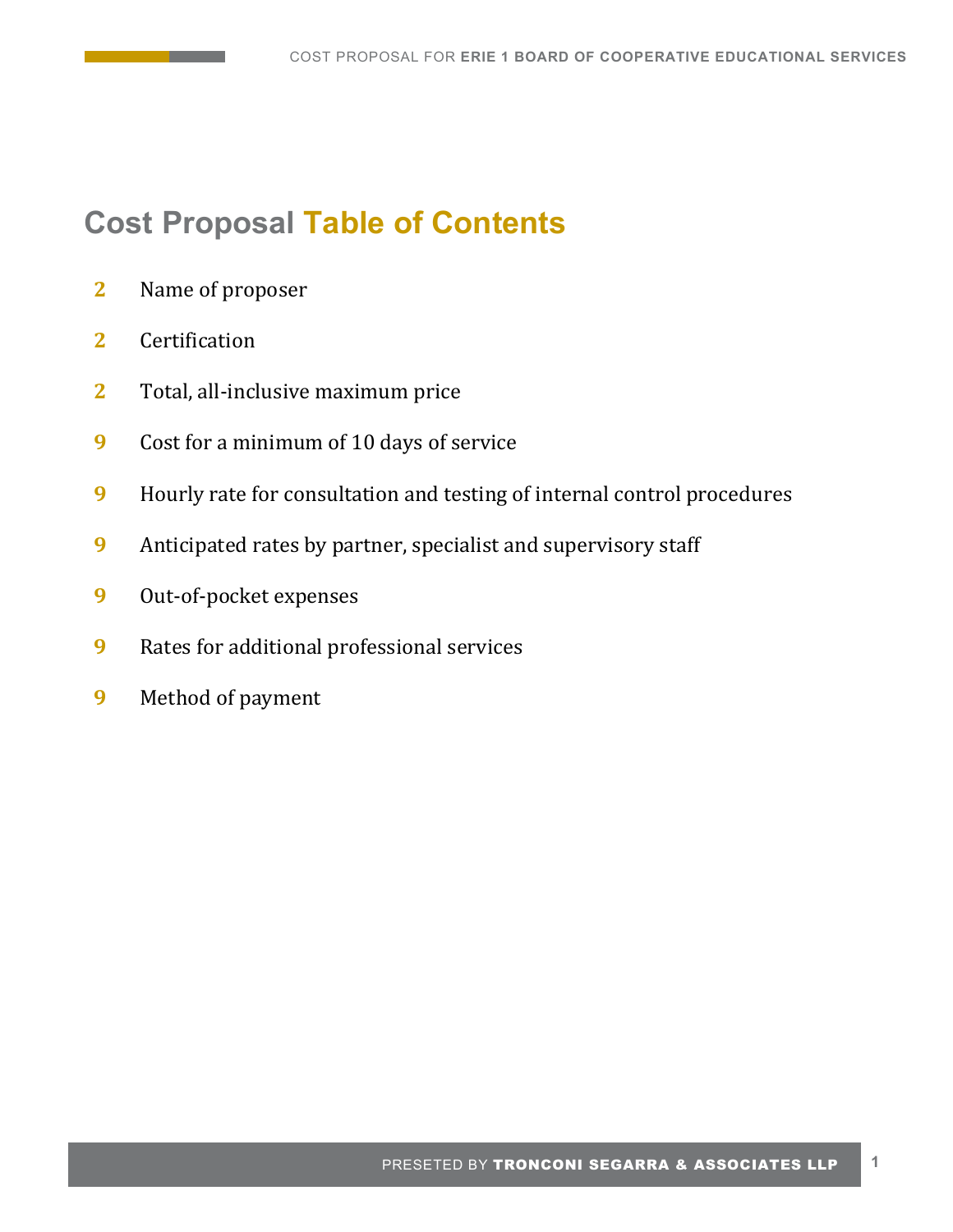# **Cost Proposal**

# 1. **a) Name of proposer**

Tronconi Segarra & Associates LLP 8321 Main Street Williamsville, NY 14221 Phone: 716.633.1373 Fax: 716.633.1099 Website[: www.tsacpa.com](http://www.tsacpa.com/) 

# 1. **b) Certification**

Tronconi Segarra & Associates LLP ("Tronconi Segarra & Associates" or the "Firm") certifies that the partner signing this proposal, Mark A. Ferm, CPA, is entitled to represent the Firm, empowered to submit the bid, and authorized to sign a contract with Erie 1 Board of Cooperative Educational Services ("Erie 1 BOCES").

# 1. **c**) **Total, all-Inclusive maximum price**

The following information represents our total, all-inclusive maximum price for the initial year of the internal audit/risk assessment engagement and each of the subsequent optional years of the internal audit/risk assessment engagement:

#### *Option I: Three Cycles Per Year, Pricing Tiered by General Fund Budget Estimates*

Under this option, we will perform an annual risk assessment by:

1) Selecting one high risk area each year, which will entail gaining an understanding of the processes, procedures and internal controls in place, as well as performing detail testing of various transactions to determine if certain controls are operating as designed. We will also provide recommendations for improvement, if any; and

2) Selecting two other areas to gain an understanding of the processes, procedures and internal controls in place and providing recommendations for improvement, if any.

An explanation of our proposed rotation plan is provided in our accompanying Technical Proposal for Erie 1 BOCES. The most significant transaction cycles/areas of interest are covered, either as high or low risk areas, over a five-year period. This allows Erie 1 BOCES to obtain comprehensive feedback on its internal controls across its major transaction cycles.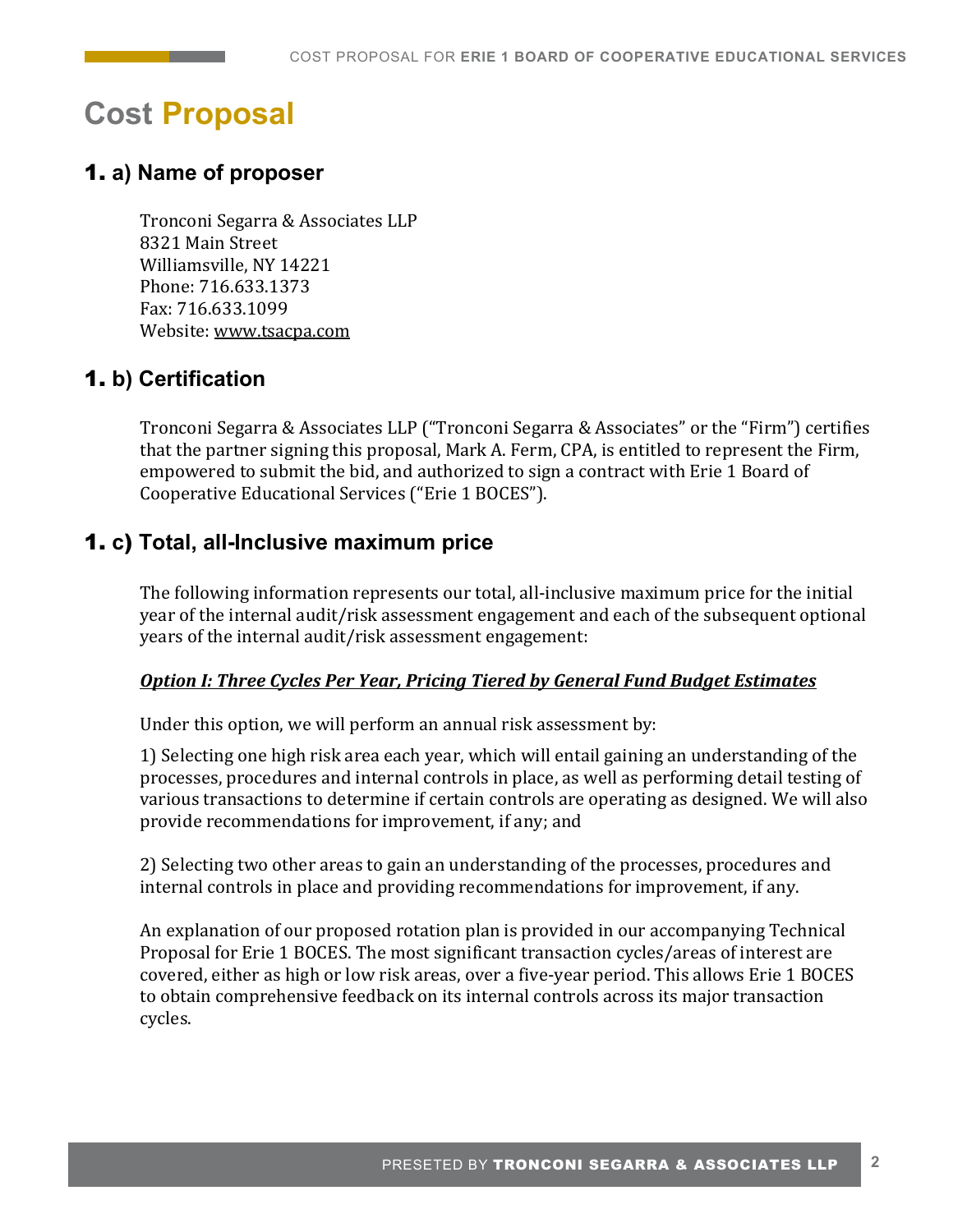# **Erie 1 Board of Cooperative Educational Services**

*Proposal to Provide Auditing Services for Internal Controls (RFP22 - Internal Audit)*

#### *Fee Analysis for 2021 - 2022 Fiscal Year End: Districts up to \$50 Million, 3 Cycles*

| <b>Task</b>                                            | <b>Hours</b>   | <b>Hourly Rate</b> | <b>Total Fees</b> |           |  |
|--------------------------------------------------------|----------------|--------------------|-------------------|-----------|--|
| Audit Planning & Risk Assessment                       |                |                    |                   |           |  |
| <b>Staff Accountant</b>                                | 10             | \$<br>100.00       | \$                | 1,000.00  |  |
| Senior Accountant                                      | 10             | \$<br>110.00       | \$                | 1,100.00  |  |
| Senior Manager                                         | 3              | \$<br>170.00       | \$                | 510.00    |  |
| Partner                                                | $\mathbf{1}$   | \$<br>290.00       | \$                | 290.00    |  |
|                                                        | 24             |                    | $\overline{\$}$   | 2,900.00  |  |
| Walkthroughs & Detailed Testing of Internal Controls   |                |                    |                   |           |  |
| <b>Staff Accountant</b>                                | 24             | \$<br>100.00       | \$                | 2,400.00  |  |
| Senior Accountant                                      | 24             | \$<br>110.00       | \$                | 2,640.00  |  |
| Senior Manager                                         | 8              | \$<br>170.00       | \$                | 1,360.00  |  |
| Partner                                                |                | \$<br>290.00       | \$                |           |  |
|                                                        | 56             |                    | \$                | 6,400.00  |  |
| Required Reporting & Presentations to Audit Committees |                |                    |                   |           |  |
| <b>Staff Accountant</b>                                | 2              | \$<br>100.00       | \$                | 200.00    |  |
| Senior Accountant                                      | 6              | \$<br>110.00       | \$                | 660.00    |  |
| Senior Manager                                         | $\overline{c}$ | \$<br>170.00       | \$                | 340.00    |  |
| Partner                                                | 3              | \$<br>290.00       | \$                | 870.00    |  |
|                                                        | 13             |                    | $\overline{\$}$   | 2,070.00  |  |
| <b>Follow-Up Procedures</b>                            |                |                    |                   |           |  |
| <b>Staff Accountant</b>                                | $\sqrt{3}$     | \$<br>100.00       | \$                | 300.00    |  |
| Senior Accountant                                      | 3              | \$<br>110.00       | \$                | 330.00    |  |
| Senior Manager                                         | $\mathbf{1}$   | \$<br>170.00       | \$                | 170.00    |  |
| Partner                                                |                | \$<br>290.00       | \$                |           |  |
|                                                        | $\overline{7}$ |                    | \$                | 800.00    |  |
| Total Hours/Fixed Fees prior to rounding               | 100            |                    | \$                | 12,170.00 |  |
| <b>Total All-Inclusive Maximum Price - Rounded</b>     |                |                    | \$                | 12,000.00 |  |

(Districts up to \$50 Million)

**The Common**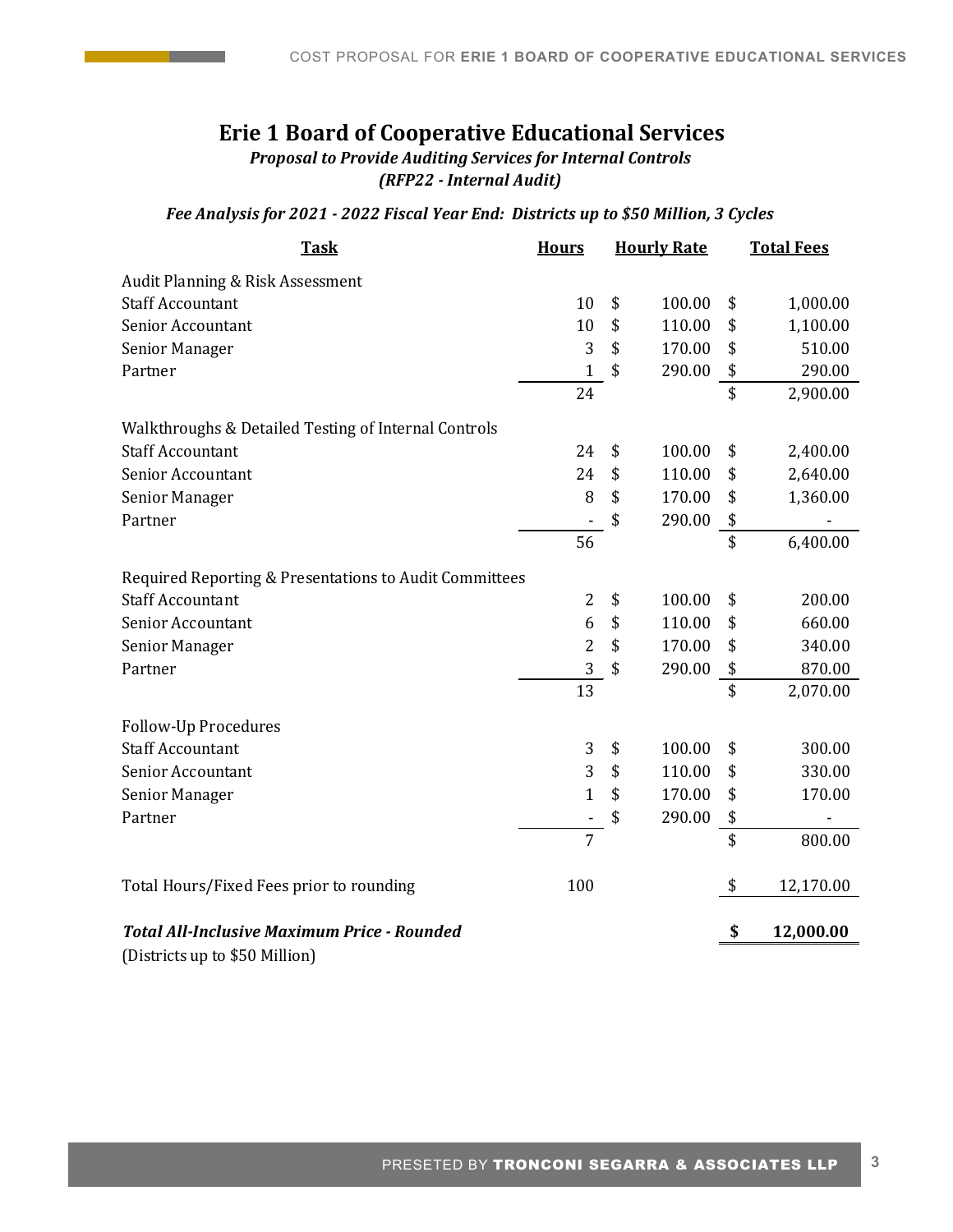# **Erie 1 Board of Cooperative Educational Services**

*Proposal to Provide Auditing Services for Internal Controls (RFP22 - Internal Audit)*

#### *Fee Analysis for 2021 - 2022 Fiscal Year End: Districts \$50 to \$100 Million, 3 Cycles*

| <u>Task</u>                                            | <b>Hours</b>             | <b>Hourly Rate</b> |        | <b>Total Fees</b> |             |
|--------------------------------------------------------|--------------------------|--------------------|--------|-------------------|-------------|
| Audit Planning & Risk Assessment                       |                          |                    |        |                   |             |
| <b>Staff Accountant</b>                                | 12                       | \$                 | 100.00 | \$                | 1,200.00    |
| Senior Accountant                                      | 12                       | \$                 | 110.00 | \$                | 1,320.00    |
| Senior Manager                                         | $\overline{4}$           | \$                 | 170.00 | \$                | 680.00      |
| Partner                                                | $\mathbf{1}$             | \$                 | 290.00 | \$                | 290.00      |
|                                                        | 29                       |                    |        | \$                | 3,490.00    |
| Walkthroughs & Detailed Testing of Internal Controls   |                          |                    |        |                   |             |
| <b>Staff Accountant</b>                                | 29                       | \$                 | 100.00 | \$                | 2,900.00    |
| <b>Senior Accountant</b>                               | 29                       | \$                 | 110.00 | \$                | 3,190.00    |
| Senior Manager                                         | 10                       | \$                 | 170.00 | \$                | 1,700.00    |
| Partner                                                |                          | \$                 | 290.00 | \$                |             |
|                                                        | 68                       |                    |        | \$                | 7,790.00    |
| Required Reporting & Presentations to Audit Committees |                          |                    |        |                   |             |
| <b>Staff Accountant</b>                                | $\overline{2}$           | \$                 | 100.00 | \$                | 200.00      |
| Senior Accountant                                      | $\overline{7}$           | \$                 | 110.00 | \$                | 770.00      |
| Senior Manager                                         | $\overline{2}$           | \$                 | 170.00 | \$                | 340.00      |
| Partner                                                | $\boldsymbol{4}$         | \$                 | 290.00 | \$                | 1,160.00    |
|                                                        | 15                       |                    |        | \$                | 2,470.00    |
| <b>Follow-Up Procedures</b>                            |                          |                    |        |                   |             |
| <b>Staff Accountant</b>                                | 4                        | \$                 | 100.00 | \$                | 400.00      |
| <b>Senior Accountant</b>                               | 4                        | \$                 | 110.00 | \$                | 440.00      |
| Senior Manager                                         | $\mathbf{1}$             | \$                 | 170.00 | \$                | 170.00      |
| Partner                                                | $\overline{\phantom{a}}$ | \$                 | 290.00 | \$                |             |
|                                                        | $\overline{9}$           |                    |        | $\overline{\$}$   | 1,010.00    |
| Total Hours/Fixed Fees prior to rounding               | 121                      |                    |        | \$                | 14,760.00   |
| <b>Total All-Inclusive Maximum Price - Rounded</b>     |                          |                    |        |                   | \$14,500.00 |
|                                                        |                          |                    |        |                   |             |

(Districts \$50 to \$100 Million)

**The Common**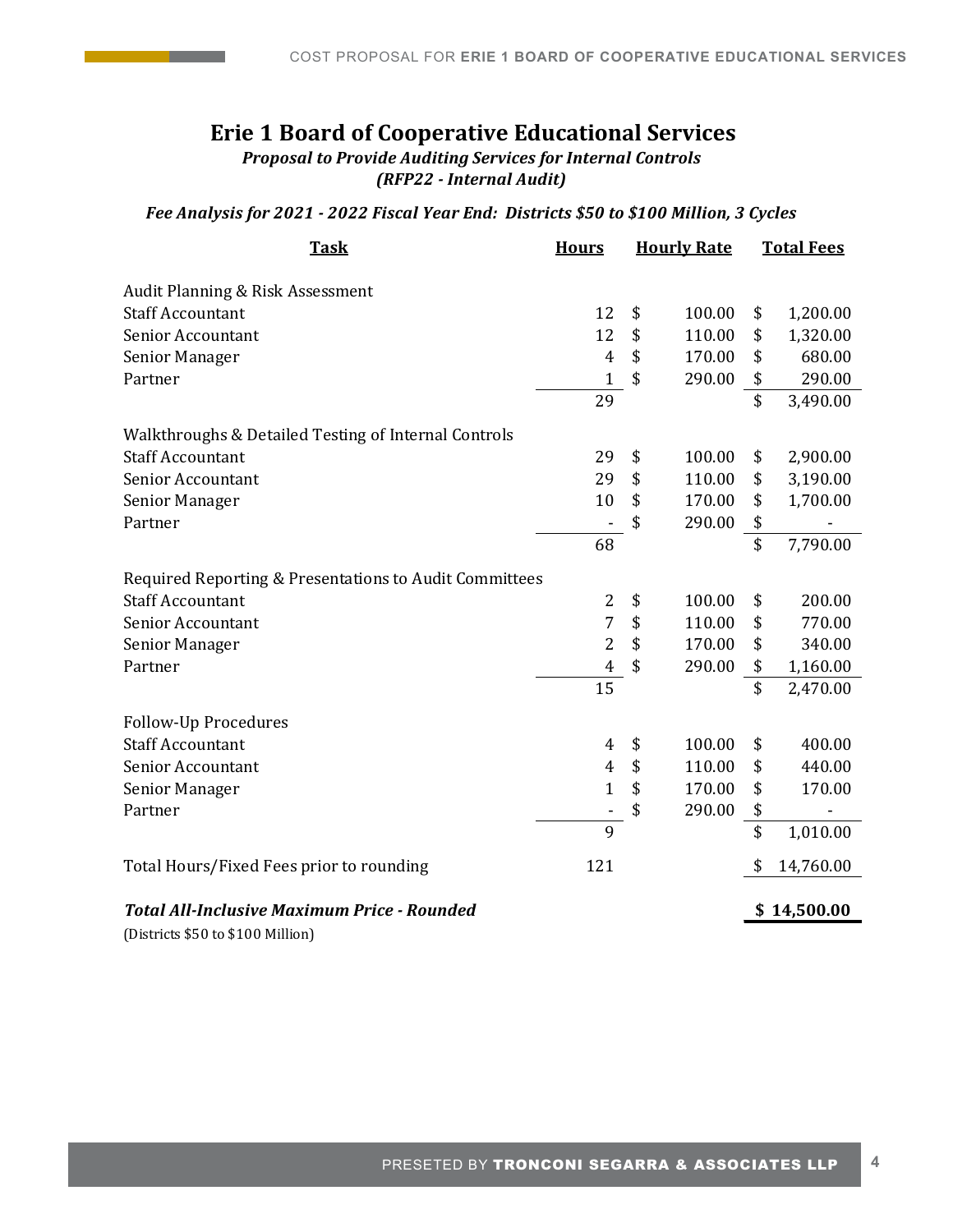# **Erie 1 Board of Cooperative Educational Services** *Proposal to Provide Auditing Services for Internal Controls*

*(RFP22 - Internal Audit)*

#### *Fee Analysis for 2021 - 2022 Fiscal Year End: Districts \$100 to \$200 Million, 3 Cycles*

| <b>Task</b>                                            | <b>Hours</b>             | <b>Hourly Rate</b> |        | <b>Total Fees</b>       |           |
|--------------------------------------------------------|--------------------------|--------------------|--------|-------------------------|-----------|
| <b>Audit Planning &amp; Risk Assessment</b>            |                          |                    |        |                         |           |
| <b>Staff Accountant</b>                                | 14                       | \$                 | 100.00 | \$                      | 1,400.00  |
| <b>Senior Accountant</b>                               | 14                       | \$                 | 110.00 | \$                      | 1,540.00  |
| Senior Manager                                         | 5                        | \$                 | 170.00 | \$                      | 850.00    |
| Partner                                                | $\mathbf{1}$             | \$                 | 290.00 | \$                      | 290.00    |
|                                                        | 34                       |                    |        | $\overline{\mathsf{s}}$ | 4,080.00  |
| Walkthroughs & Detailed Testing of Internal Controls   |                          |                    |        |                         |           |
| <b>Staff Accountant</b>                                | 33                       | \$                 | 100.00 | \$                      | 3,300.00  |
| Senior Accountant                                      | 33                       | \$                 | 110.00 | \$                      | 3,630.00  |
| Senior Manager                                         | 12                       | \$                 | 170.00 | \$                      | 2,040.00  |
| Partner                                                | $\overline{\phantom{a}}$ | \$                 | 290.00 | \$                      |           |
|                                                        | 78                       |                    |        | \$                      | 8,970.00  |
| Required Reporting & Presentations to Audit Committees |                          |                    |        |                         |           |
| <b>Staff Accountant</b>                                | $\overline{2}$           | \$                 | 100.00 | \$                      | 200.00    |
| <b>Senior Accountant</b>                               | 8                        | \$                 | 110.00 | \$                      | 880.00    |
| Senior Manager                                         | $\overline{c}$           | \$                 | 170.00 | \$                      | 340.00    |
| Partner                                                | 5                        | \$                 | 290.00 | \$                      | 1,450.00  |
|                                                        | 17                       |                    |        | \$                      | 2,870.00  |
| <b>Follow-Up Procedures</b>                            |                          |                    |        |                         |           |
| <b>Staff Accountant</b>                                | 5                        | \$                 | 100.00 | \$                      | 500.00    |
| <b>Senior Accountant</b>                               | 5                        | \$                 | 110.00 | \$                      | 550.00    |
| Senior Manager                                         | $\overline{1}$           | \$                 | 170.00 | \$                      | 170.00    |
| Partner                                                |                          | \$                 | 290.00 | \$                      | -         |
|                                                        | 11                       |                    |        | \$                      | 1,220.00  |
| Total Hours/Fixed Fees prior to rounding               | 140                      |                    |        |                         | 17,140.00 |
| <b>Total All-Inclusive Maximum Price - Rounded</b>     |                          |                    |        | \$17,000.00             |           |

(Districts \$100 to \$200 Million)

**The Common**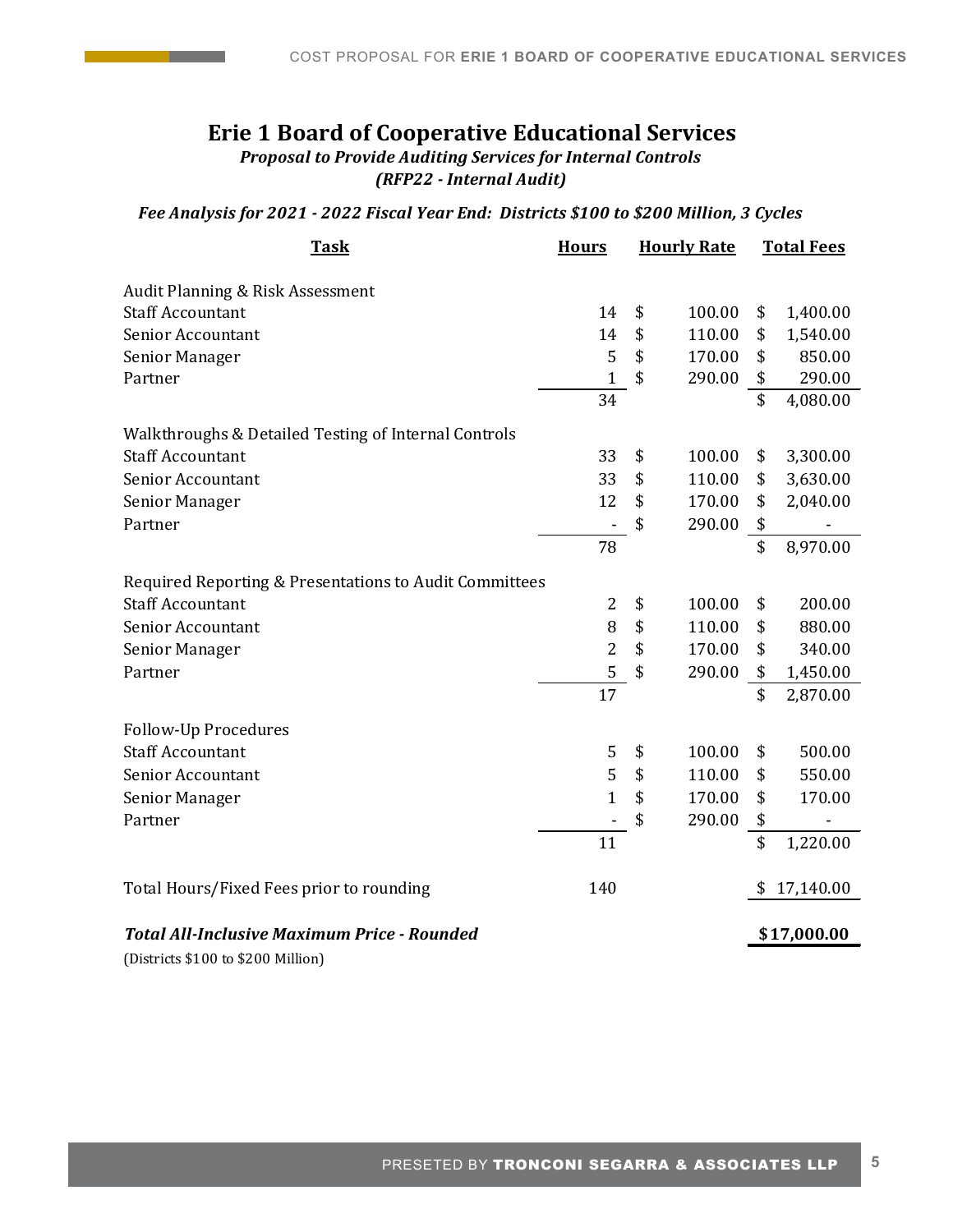#### *Option II: One Cycle Per Year, Pricing Tiered by General Fund Budget Estimate*

The New York State Local Government and School Accountability Act (otherwise known as the "Five-Point Plan"), requires each school district to perform an annual risk assessment, and perform detail testing on at least one transaction cycle. If Erie 1 BOCES elects the option of having us select only one transaction cycle each year, we will treat this cycle as a high-risk area, which will entail gaining an understanding of the processes, procedures and internal controls in place, as well as performing detail testing of various transactions to determine if certain controls are operating as designed. We will also provide recommendations for improvement, if any.

#### **Erie 1 Board of Cooperative Educational Services**

#### *Proposal to Provide Auditing Services for Internal Controls (RFP22 - Internal Audit)*

# *Fee Analysis for 2021 - 2022 Fiscal Year End: Districts up to \$50 Million, 1 Cycle*

| <b>Task</b>                                            | <b>Hours</b>            | <b>Hourly Rate</b> | <b>Total Fees</b> |          |  |
|--------------------------------------------------------|-------------------------|--------------------|-------------------|----------|--|
| Audit Planning & Risk Assessment                       |                         |                    |                   |          |  |
| <b>Staff Accountant</b>                                | 8                       | \$<br>100.00       | \$                | 800.00   |  |
| Senior Accountant                                      | 8                       | \$<br>110.00       | \$                | 880.00   |  |
| Senior Manager                                         | 2                       | \$<br>170.00       | \$                | 340.00   |  |
| Partner                                                | $\mathbf{1}$            | \$<br>290.00       | \$                | 290.00   |  |
|                                                        | 19                      |                    | \$                | 2,310.00 |  |
| Walkthroughs & Detailed Testing of Internal Controls   |                         |                    |                   |          |  |
| <b>Staff Accountant</b>                                | 12                      | \$<br>100.00       | \$                | 1,200.00 |  |
| Senior Accountant                                      | 12                      | \$<br>110.00       | \$                | 1,320.00 |  |
| Senior Manager                                         | 4                       | \$<br>170.00       | \$                | 680.00   |  |
| Partner                                                |                         | \$<br>290.00       | \$                |          |  |
|                                                        | 28                      |                    | \$                | 3,200.00 |  |
| Required Reporting & Presentations to Audit Committees |                         |                    |                   |          |  |
| <b>Staff Accountant</b>                                |                         | \$<br>100.00       | \$                |          |  |
| Senior Accountant                                      | $\overline{4}$          | \$<br>110.00       | \$                | 440.00   |  |
| Senior Manager                                         | $\overline{\mathbf{c}}$ | \$<br>170.00       | \$                | 340.00   |  |
| Partner                                                | 3                       | \$<br>290.00       | \$                | 870.00   |  |
|                                                        | $\overline{9}$          |                    | $\overline{\$}$   | 1,650.00 |  |
| Follow-Up Procedures                                   |                         |                    |                   |          |  |
| <b>Staff Accountant</b>                                | 3                       | \$<br>100.00       | \$                | 300.00   |  |
| Senior Accountant                                      | 3                       | \$<br>110.00       | \$                | 330.00   |  |
| Senior Manager                                         | $\mathbf{1}$            | \$<br>170.00       | \$                | 170.00   |  |
| Partner                                                |                         | \$<br>290.00       | \$                |          |  |
|                                                        | 7                       |                    | \$                | 800.00   |  |
| Total Hours/Fixed Fees prior to rounding               | 63                      |                    | \$                | 7,960.00 |  |
| <b>Total All-Inclusive Maximum Price - Rounded</b>     |                         |                    | \$                | 7,800.00 |  |
|                                                        |                         |                    |                   |          |  |

(Districts up to \$50 Million)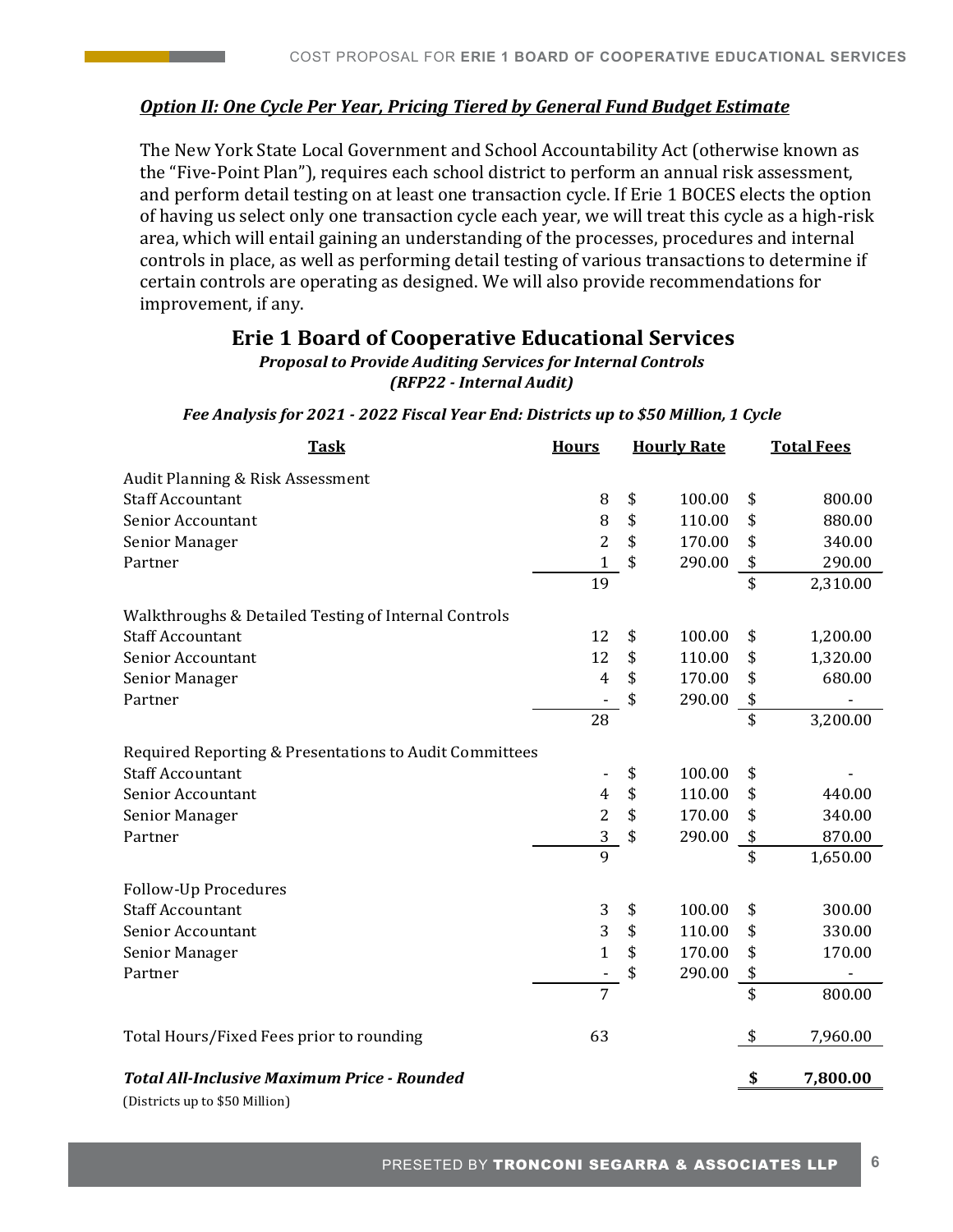### **Erie 1 Board of Cooperative Educational Services** *Proposal to Provide Auditing Services for Internal Controls (RFP22 - Internal Audit)*

#### *Fee Analysis for 2021 - 2022 Fiscal Year End: Districts \$50 to \$100 Million, 1 Cycle*

| <u>Task</u>                                            | <b>Hours</b>            | <b>Hourly Rate</b> |        | <b>Total Fees</b> |          |
|--------------------------------------------------------|-------------------------|--------------------|--------|-------------------|----------|
| Audit Planning & Risk Assessment                       |                         |                    |        |                   |          |
| <b>Staff Accountant</b>                                | 10                      | \$                 | 100.00 | \$                | 1,000.00 |
| Senior Accountant                                      | 10                      | \$                 | 110.00 | \$                | 1,100.00 |
| Senior Manager                                         | 2                       | \$                 | 170.00 | \$                | 340.00   |
| Partner                                                | $\mathbf{1}$            | \$                 | 290.00 | \$                | 290.00   |
|                                                        | 23                      |                    |        | $\overline{\$}$   | 2,730.00 |
| Walkthroughs & Detailed Testing of Internal Controls   |                         |                    |        |                   |          |
| <b>Staff Accountant</b>                                | 14                      | \$                 | 100.00 | \$                | 1,400.00 |
| Senior Accountant                                      | 14                      | \$                 | 110.00 | \$                | 1,540.00 |
| Senior Manager                                         | 5                       | \$                 | 170.00 | \$                | 850.00   |
| Partner                                                |                         | \$                 | 290.00 | \$                |          |
|                                                        | 33                      |                    |        | \$                | 3,790.00 |
| Required Reporting & Presentations to Audit Committees |                         |                    |        |                   |          |
| <b>Staff Accountant</b>                                |                         | \$                 | 100.00 | \$                |          |
| <b>Senior Accountant</b>                               | 5                       | \$                 | 110.00 | \$                | 550.00   |
| Senior Manager                                         | $\overline{c}$          | \$                 | 170.00 | \$                | 340.00   |
| Partner                                                | $\overline{\mathbf{4}}$ | \$                 | 290.00 | \$                | 1,160.00 |
|                                                        | 11                      |                    |        | \$                | 2,050.00 |
| <b>Follow-Up Procedures</b>                            |                         |                    |        |                   |          |
| <b>Staff Accountant</b>                                | 4                       | \$                 | 100.00 | \$                | 400.00   |
| Senior Accountant                                      | $\overline{4}$          | \$                 | 110.00 | \$                | 440.00   |
| Senior Manager                                         | $\mathbf{1}$            | \$                 | 170.00 | \$                | 170.00   |
| Partner                                                | -                       | \$                 | 290.00 | \$                |          |
|                                                        | 9                       |                    |        | \$                | 1,010.00 |
| Total Hours/Fixed Fees prior to rounding               | 76                      |                    |        | \$                | 9,580.00 |
| <b>Total All-Inclusive Maximum Price - Rounded</b>     |                         |                    |        | \$                | 9,500.00 |
|                                                        |                         |                    |        |                   |          |

(Districts \$50 to \$100 Million)

**Contract Contract**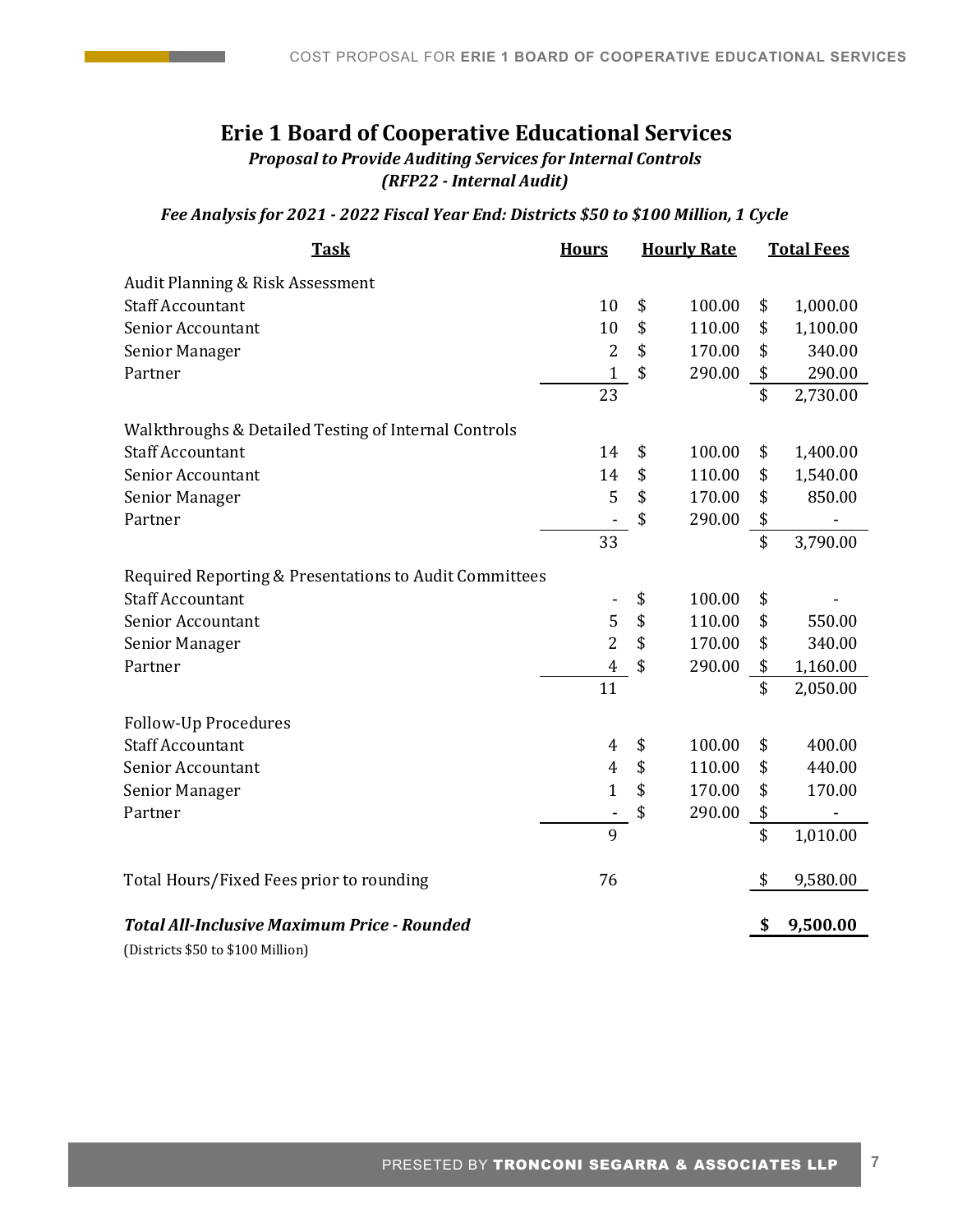## **Erie 1 Board of Cooperative Educational Services** *Proposal to Provide Auditing Services for Internal Controls*

*(RFP22 - Internal Audit)*

#### *Fee Analysis for 2021 - 2022 Fiscal Year End: Districts \$100 to \$200 Million, 1 Cycle*

| <b>Task</b>                                            | <b>Hours</b>    | <b>Hourly Rate</b> |        | <b>Total Fees</b>         |             |
|--------------------------------------------------------|-----------------|--------------------|--------|---------------------------|-------------|
| Audit Planning & Risk Assessment                       |                 |                    |        |                           |             |
| <b>Staff Accountant</b>                                | 12              | \$                 | 100.00 | \$                        | 1,200.00    |
| <b>Senior Accountant</b>                               | 12              | \$                 | 110.00 | \$                        | 1,320.00    |
| Senior Manager                                         | $\overline{2}$  | \$                 | 170.00 | \$                        | 340.00      |
| Partner                                                | $\mathbf{1}$    | \$                 | 290.00 | \$                        | 290.00      |
|                                                        | 27              |                    |        | $\overline{\mathfrak{s}}$ | 3,150.00    |
| Walkthroughs & Detailed Testing of Internal Controls   |                 |                    |        |                           |             |
| <b>Staff Accountant</b>                                | 16              | \$                 | 100.00 | \$                        | 1,600.00    |
| Senior Accountant                                      | 16              | \$                 | 110.00 | \$                        | 1,760.00    |
| <b>Senior Manager</b>                                  | 6               | \$                 | 170.00 | \$                        | 1,020.00    |
| Partner                                                |                 | \$                 | 290.00 | \$                        |             |
|                                                        | 38              |                    |        | \$                        | 4,380.00    |
| Required Reporting & Presentations to Audit Committees |                 |                    |        |                           |             |
| <b>Staff Accountant</b>                                |                 | \$                 | 100.00 | \$                        |             |
| <b>Senior Accountant</b>                               | 6               | \$                 | 110.00 | \$                        | 660.00      |
| Senior Manager                                         | $\overline{2}$  | \$                 | 170.00 | \$                        | 340.00      |
| Partner                                                | $\overline{5}$  | \$                 | 290.00 | \$                        | 1,450.00    |
|                                                        | $\overline{13}$ |                    |        | \$                        | 2,450.00    |
| <b>Follow-Up Procedures</b>                            |                 |                    |        |                           |             |
| <b>Staff Accountant</b>                                | 5               | \$                 | 100.00 | \$                        | 500.00      |
| Senior Accountant                                      | 5               | \$                 | 110.00 | \$                        | 550.00      |
| Senior Manager                                         | $\overline{1}$  | \$                 | 170.00 | \$                        | 170.00      |
| Partner                                                |                 | \$                 | 290.00 | \$                        |             |
|                                                        | 11              |                    |        | $\overline{\$}$           | 1,220.00    |
| Total Hours/Fixed Fees prior to rounding               | 89              |                    |        | \$                        | 11,200.00   |
| <b>Total All-Inclusive Maximum Price - Rounded</b>     |                 |                    |        |                           | \$10.900.00 |

(Districts \$100 to \$200 Million)

As a value-added service to Erie 1 BOCES, our fees for both Option I and Option II above include all telephone calls and correspondence of a routine nature which are required to perform the aforementioned services but do not include out-of-pocket expenses. Any telephone conversations that would require services and fees beyond the scope of this proposal would be brought to your attention before we proceed.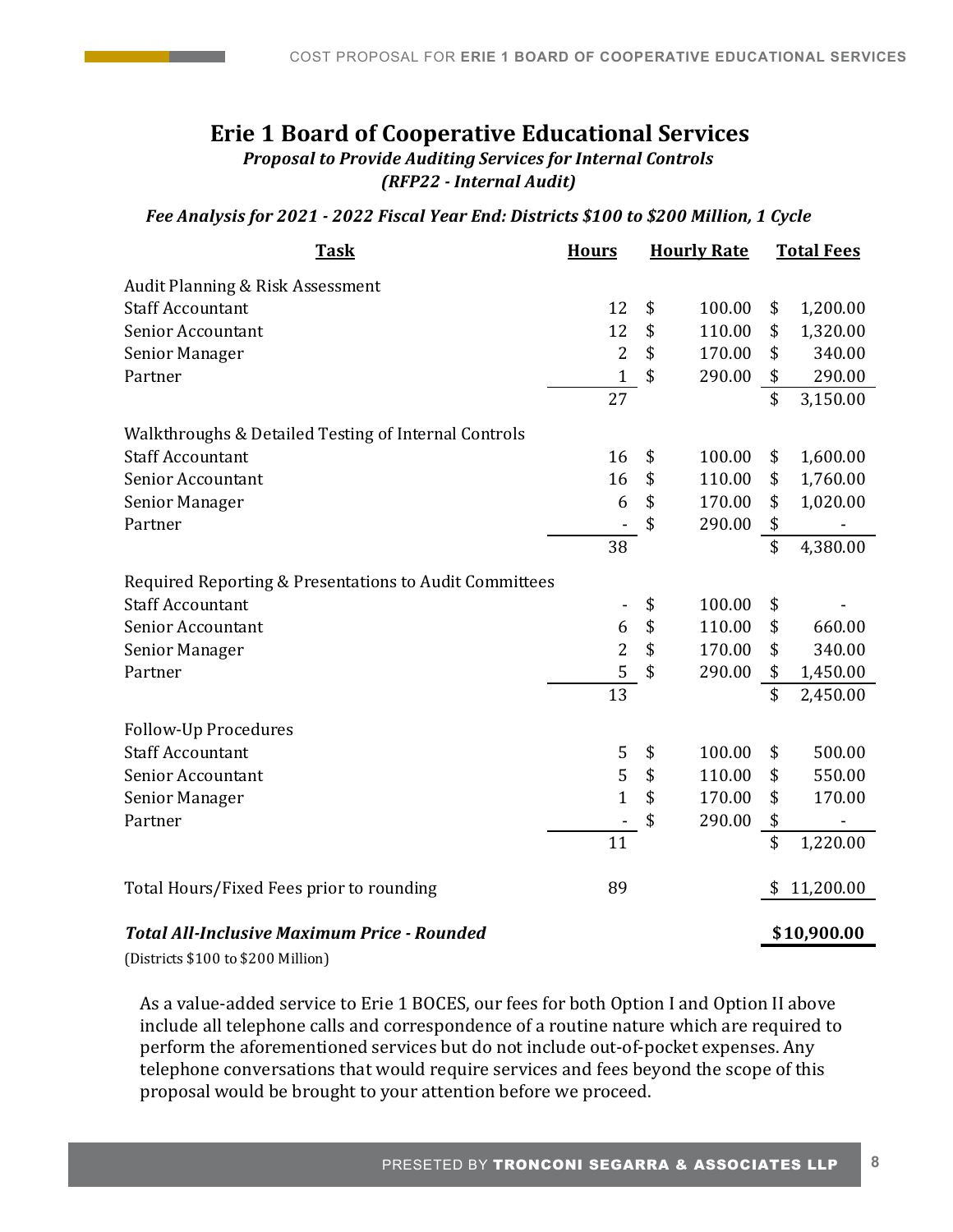# **1. d.) Cost for a minimum of 10 days of service**

The cost for a minimum of 10 days of service at an average of 8 hours per day would be based on 80% of the hourly rates by staff level, which are listed in the charts in this cost proposal document on Pages 3 through 5 and Pages 6 through 8.

# **1. e.) Hourly rate for consultation and testing of internal control procedures**

The hourly rates for all of our internal audit service professionals are included in the fee charts in this cost proposal document on Pages 3 through 5 and Pages 6 through 8.

# **1. f.) Anticipated rates by partner, specialist and supervisory staff**

The hourly rates for all of our internal audit service professionals are included in the fee charts in this cost proposal document on Pages 3 through 5 and Pages 6 through 8.

## **1. g.) Out-of-pocket expenses**

Tronconi Segarra & Associates will not seek reimbursement for travel, lodging and subsistence or other out-of-pocket costs incurred in connection with the completion of Erie 1 BOCES's risk assessment and internal audit services.

### **1. h.) Rates for additional professional services**

The hourly rates for additional professional services, as applicable, are included in the fee charts in this cost proposal document on Pages 3 through 5 and Pages 6 through 8.

# **1. i.) Method of payment**

Progress billings by the Firm will be made on the basis of hours of work completed during the course of the engagement in accordance with the Firm's dollar cost bid proposal. Interim billing shall cover a period of not less than a calendar month.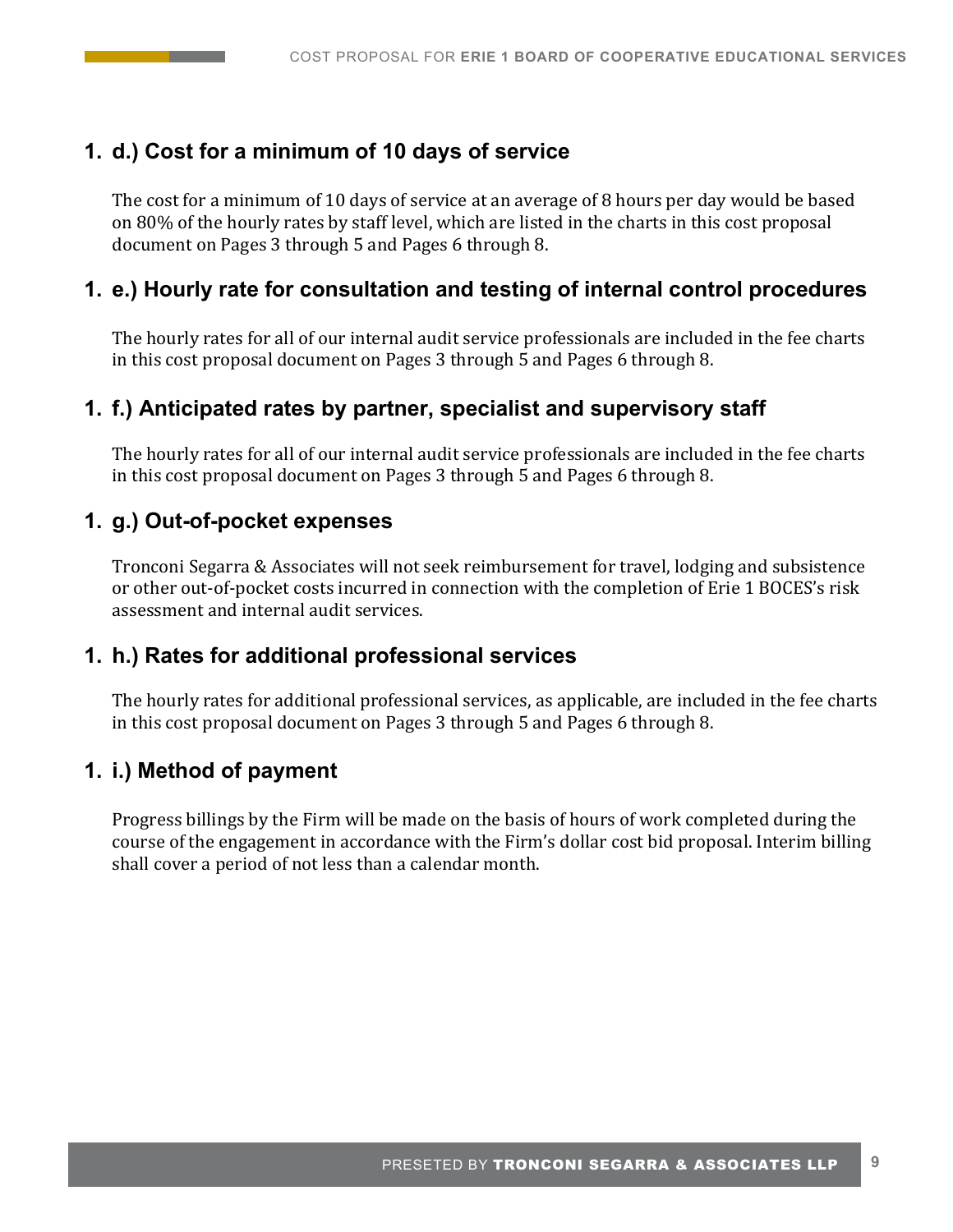# The Tronconi Segarra & Associates LLP Promise

We will provide exceptional professional services at competitive rates.

We will take the time to listen and understand client priorities and deadlines.

We will provide prompt responses to client inquiries and communicate frequently.

Partners of our Firm will be actively involved in overseeing client business.

And, above all, we will exhibit qualities of honesty, integrity, energy and innovation in the delivery of our professional services.